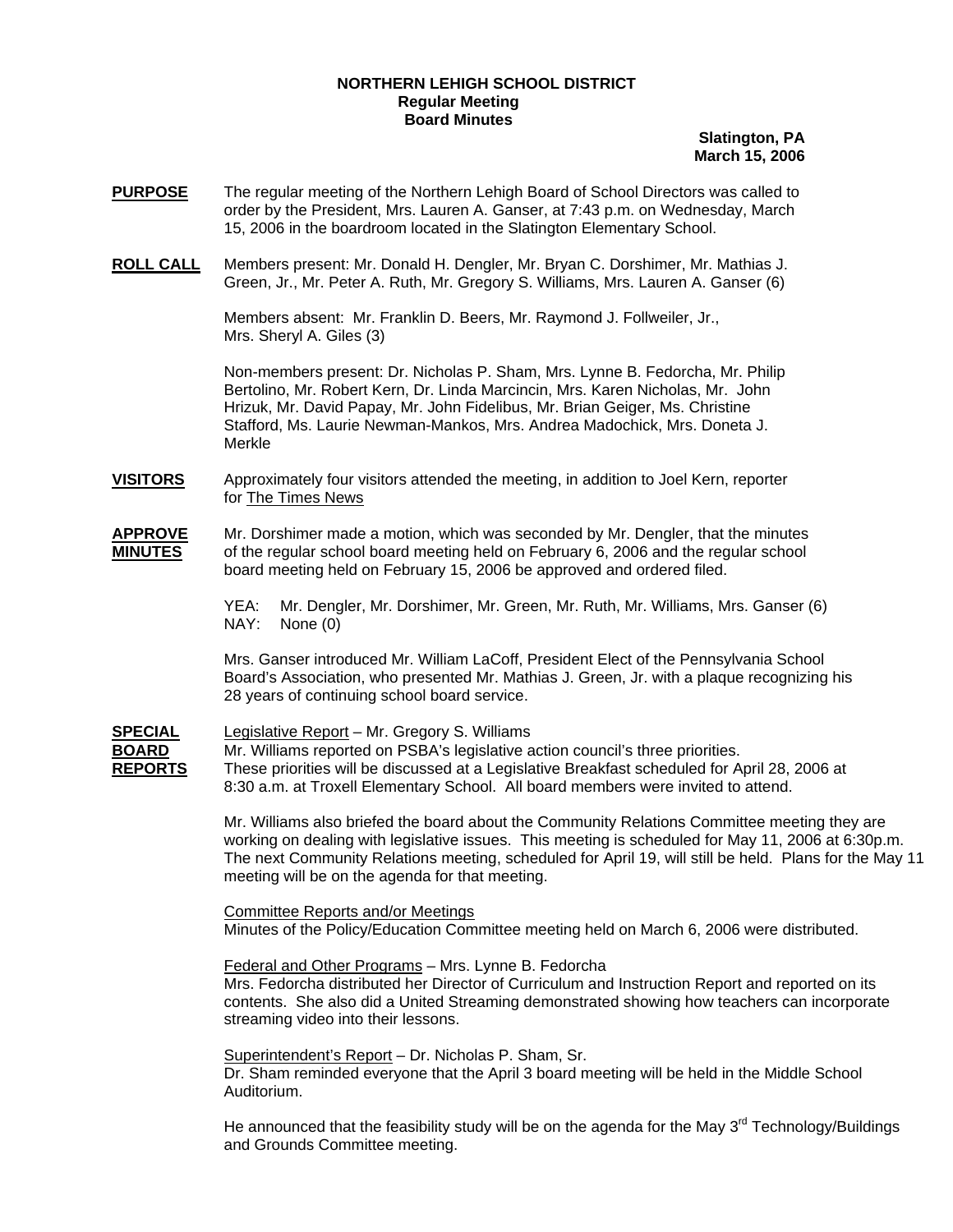| <b>SPECIAL</b><br><b>BOARD</b><br><b>REPORTS</b>        | He announced that the arbitrator has been chosen for the Act 80 Day Grievance,<br>however, no date has been chosen.                                                                                                                                                                                                                                                                                                                                                                                                                                                                                                                                                                                                                                                                                   |            |              |                                                                                                                        |  |  |  |
|---------------------------------------------------------|-------------------------------------------------------------------------------------------------------------------------------------------------------------------------------------------------------------------------------------------------------------------------------------------------------------------------------------------------------------------------------------------------------------------------------------------------------------------------------------------------------------------------------------------------------------------------------------------------------------------------------------------------------------------------------------------------------------------------------------------------------------------------------------------------------|------------|--------------|------------------------------------------------------------------------------------------------------------------------|--|--|--|
| (Con't.)                                                | Dr. Sham held a discussion regarding the new funding proposal that Don Snyder,<br>President of Lehigh Carbon Community College made at the last Superintendent's<br>Advisory Council meeting. There is some concern with the level of support for the funding<br>proposal, not the level of support for LCCC. If the funding proposal that President<br>Snyder is proposing isn't guaranteed to be exempt from Act 72, then he is not so sure<br>that the district can support it. Dr. Sham distributed the legal opinions he received to the<br>board for review.                                                                                                                                                                                                                                    |            |              |                                                                                                                        |  |  |  |
|                                                         | There was an Executive Session prior to the board meeting and after the board meeting to<br>discuss personnel issues.                                                                                                                                                                                                                                                                                                                                                                                                                                                                                                                                                                                                                                                                                 |            |              |                                                                                                                        |  |  |  |
| <b>PERSONNEL</b>                                        | Mr. Green made a motion, which was seconded by Mr. Williams, that the Board of Education<br>approves the following personnel items:                                                                                                                                                                                                                                                                                                                                                                                                                                                                                                                                                                                                                                                                   |            |              |                                                                                                                        |  |  |  |
| Appointment                                             | <b>Diane Stettler</b><br>Assignment:                                                                                                                                                                                                                                                                                                                                                                                                                                                                                                                                                                                                                                                                                                                                                                  |            |              | <b>Temporary Vacancy Replacement</b><br>Grade 1 teacher at Peters Elementary School, replacing Janet<br><b>Bashore</b> |  |  |  |
|                                                         | Salary:                                                                                                                                                                                                                                                                                                                                                                                                                                                                                                                                                                                                                                                                                                                                                                                               |            |              | \$38,000 (Pro-Rated) (Step 1 Bachelors on the 2005-<br>2006 NLEA Collective Bargaining Agreement Salary Schedule)      |  |  |  |
|                                                         | <b>Effective Date:</b><br><b>Termination Date:</b>                                                                                                                                                                                                                                                                                                                                                                                                                                                                                                                                                                                                                                                                                                                                                    |            |              | On or about April 16, 2006<br>On or about June 16, 2006                                                                |  |  |  |
| Substitute<br>Administrative<br>Detention<br>Supervisor | Approve to appoint Diana Beltran as the substitute Administrative Detention Supervisor in<br>the senior high school. She will work as a substitute when needed on Tuesday and<br>Thursday from $2:30 - 4:00$ p.m. throughout the 2005-2006 school calendar year that<br>warrants detention coverage. Salary will be \$28.50 for each day worked.                                                                                                                                                                                                                                                                                                                                                                                                                                                      |            |              |                                                                                                                        |  |  |  |
| Resignation -<br>Lewis Kern                             | Accept the resignation of Lewis Kern from his position of cafeteria and detention monitor for<br>the district, effective the end of the day on March 10, 2006.                                                                                                                                                                                                                                                                                                                                                                                                                                                                                                                                                                                                                                        |            |              |                                                                                                                        |  |  |  |
| James Brown                                             | Intent to Retire- In accordance with Article XXA - Section 4-O of the Northern Lehigh Educational Support<br>Association Collective Bargaining Agreement, James Brown, custodian in the senior high<br>school, is informing the Board of Education of his intent to retire on March 30, 2007. A<br>bargaining unit employee with more than twenty (20) years of service in the Northern Lehigh<br>School District shall receive a salary increment of \$500.00 in excess of the job rate during<br>that employee's last year of service prior to his retirement. Payment of this \$500.00 salary<br>increment is contingent upon the employee giving the District notice of his intention to retire<br>at least twelve and one-half $(12 \frac{1}{2})$ months prior to the employees retirement date. |            |              |                                                                                                                        |  |  |  |
|                                                         | YEA:<br>NAY:                                                                                                                                                                                                                                                                                                                                                                                                                                                                                                                                                                                                                                                                                                                                                                                          | None $(0)$ |              | Mr. Dengler, Mr. Dorshimer, Mr. Green, Mr. Ruth, Mr. Williams, Mrs. Ganser (6)                                         |  |  |  |
| Memorandum<br>(Aides)<br>2005-2008                      | Mr. Williams made a motion, which was seconded by Mr. Green, that the Board of Education<br>Of Understand- approves the Memorandum of Understanding between Northern Lehigh School<br>ing Agreement District Board of Education and Northern Lehigh School District Support Staff (a.k.a. aides'<br>agreement) for the three (3) year period 2005-06 through 2007-08 school year.<br>Hourly rate adjustments shall be retro-active to July 1, 2005 for all persons covered under<br>this agreement, all other aspects of the agreement shall take effect on March 16, 2006 or in<br>subsequent school years as specified in the agreement.                                                                                                                                                            |            |              |                                                                                                                        |  |  |  |
|                                                         | Mr. Ruth began a discussion regarding obtaining a legal opinion on the retro-active pay<br>for aides no longer employed in the district.                                                                                                                                                                                                                                                                                                                                                                                                                                                                                                                                                                                                                                                              |            |              |                                                                                                                        |  |  |  |
|                                                         | <b>ROLL CALL:</b><br>Motion carried.                                                                                                                                                                                                                                                                                                                                                                                                                                                                                                                                                                                                                                                                                                                                                                  |            | YEA:<br>NAY: | Mr. Dengler, Mr. Dorshimer, Mr. Green, Mr. Williams, Mrs. Ganser (5)<br>Mr. Ruth $(1)$                                 |  |  |  |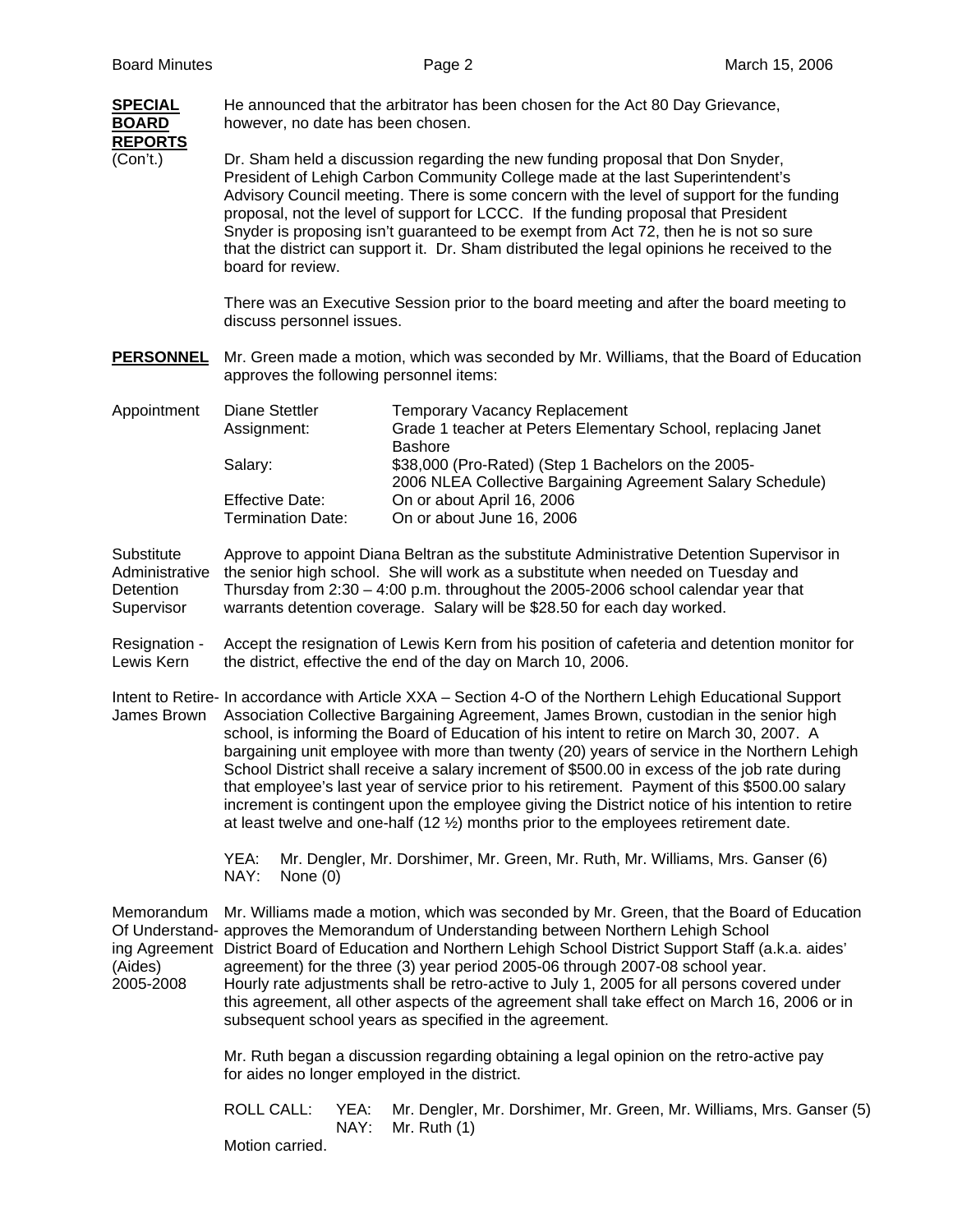| <b>POLICY</b>                                  | Mr. Dorshimer made a motion, which was seconded by Mr. Dengler, that the Board of Education<br>approves the following items listed under Policy:                                                                                                                                                                        |  |  |  |  |  |
|------------------------------------------------|-------------------------------------------------------------------------------------------------------------------------------------------------------------------------------------------------------------------------------------------------------------------------------------------------------------------------|--|--|--|--|--|
| Conferences                                    | Laurie Newman-Mankos $-34th$ Special Education Law Conference – Sponsored by Lehigh<br>University - May 12, 2006 - Bethlehem, PA -- Registration: \$145.00 - Funding: IDEA                                                                                                                                              |  |  |  |  |  |
|                                                | Darryl Keiser - Water Analysis Workshop - Sponsored by Penn State Harrisburg - May 4 and<br>11, 2006 – Center Valley, PA – Registration: \$245.00 – Funding: Support Services Budget                                                                                                                                    |  |  |  |  |  |
|                                                | Edward Hollenbach - Water Analysis Workshop - Sponsored by Penn State Harrisburg - May<br>4 and 11, 2006 – Center Valley, PA – Registration: \$245.00 – Funding: Support Services<br><b>Budget</b>                                                                                                                      |  |  |  |  |  |
|                                                | Brian Geiger - Water Analysis Workshop - Sponsored by Penn State Harrisburg - May 4 and<br>11, 2006 – Center Valley, PA – Registration: \$245.00 – Travel: \$20.00 – Total Approximate<br>Cost: \$265.00 - Funding: Support Services Budget                                                                             |  |  |  |  |  |
| <b>Board Policy</b><br>1 <sup>st</sup> Reading | Approve revisions to school board policy #006 - Meetings - Local Board<br>Procedures, as presented after first reading.                                                                                                                                                                                                 |  |  |  |  |  |
|                                                | Approve revisions to school board policy #205 - Pupils - Post Secondary<br>Students, as presented after first reading.                                                                                                                                                                                                  |  |  |  |  |  |
| <b>Board Policy</b><br>2 <sup>nd</sup> Reading | Approve revisions to school board policy #004.1 - Pupils - Student<br>Representative to Board, as presented after second reading.                                                                                                                                                                                       |  |  |  |  |  |
|                                                | Approve revisions to school board policy #429 - Professional Employees -<br>Substitute/Temporary Vacancy Replacement Compensation, as presented after second<br>reading.                                                                                                                                                |  |  |  |  |  |
| Homebound<br>Instruction                       | Grant homebound instruction for a 10 <sup>th</sup> grade student, Student # 0826500, for five hours per<br>week, effective March 15, 2006 and continue until May 10, 2006.                                                                                                                                              |  |  |  |  |  |
|                                                | Grant homebound instruction for an $8th$ grade student, Student # 1004100, for five hours per<br>week, effective March 15, 2006 and continue until April 26, 2006.                                                                                                                                                      |  |  |  |  |  |
| Extend<br>Homebound<br>Instruction             | Approve another extension for homebound instruction for Student #745000, for five hours<br>per week, effective March 22, 2006 through June 14, 2006. This student was previously<br>granted an extension on January 3, 2006.                                                                                            |  |  |  |  |  |
|                                                | Mr. Dengler, Mr. Dorshimer, Mr. Green, Mr. Ruth, Mr. Williams, Mrs. Ganser (6)<br>YEA:<br>NAY:<br>None $(0)$                                                                                                                                                                                                            |  |  |  |  |  |
| <u>OLD</u><br><b>BUSINESS</b>                  | Mr. Dorshimer addressed retirements for the 2005-2006 school year stating that since no one<br>really knows where the 2006-2007 budget is going, he hopes that the administration would<br>hold off as much as they possibly can filling any of those positions until the board get's a<br>better handle on the budget. |  |  |  |  |  |
|                                                | Mrs. Ganser announced that the Board was tardy coming into the meeting because they had<br>a grievance hearing and a brief executive session to discuss the grievance hearing. An<br>executive session was also held after the meeting to discuss the grievance hearing.                                                |  |  |  |  |  |
| NEW<br><b>BUSINESS</b>                         | Mr. Ruth wanted to know if the administration could get a legal opinion on compensation time<br>for salaried employees.                                                                                                                                                                                                 |  |  |  |  |  |
| <b>FINANCIAL</b>                               | Mr. Green made a motion, which was seconded by Mr. Dorshimer, that the Board of                                                                                                                                                                                                                                         |  |  |  |  |  |

Education approves the following financial items: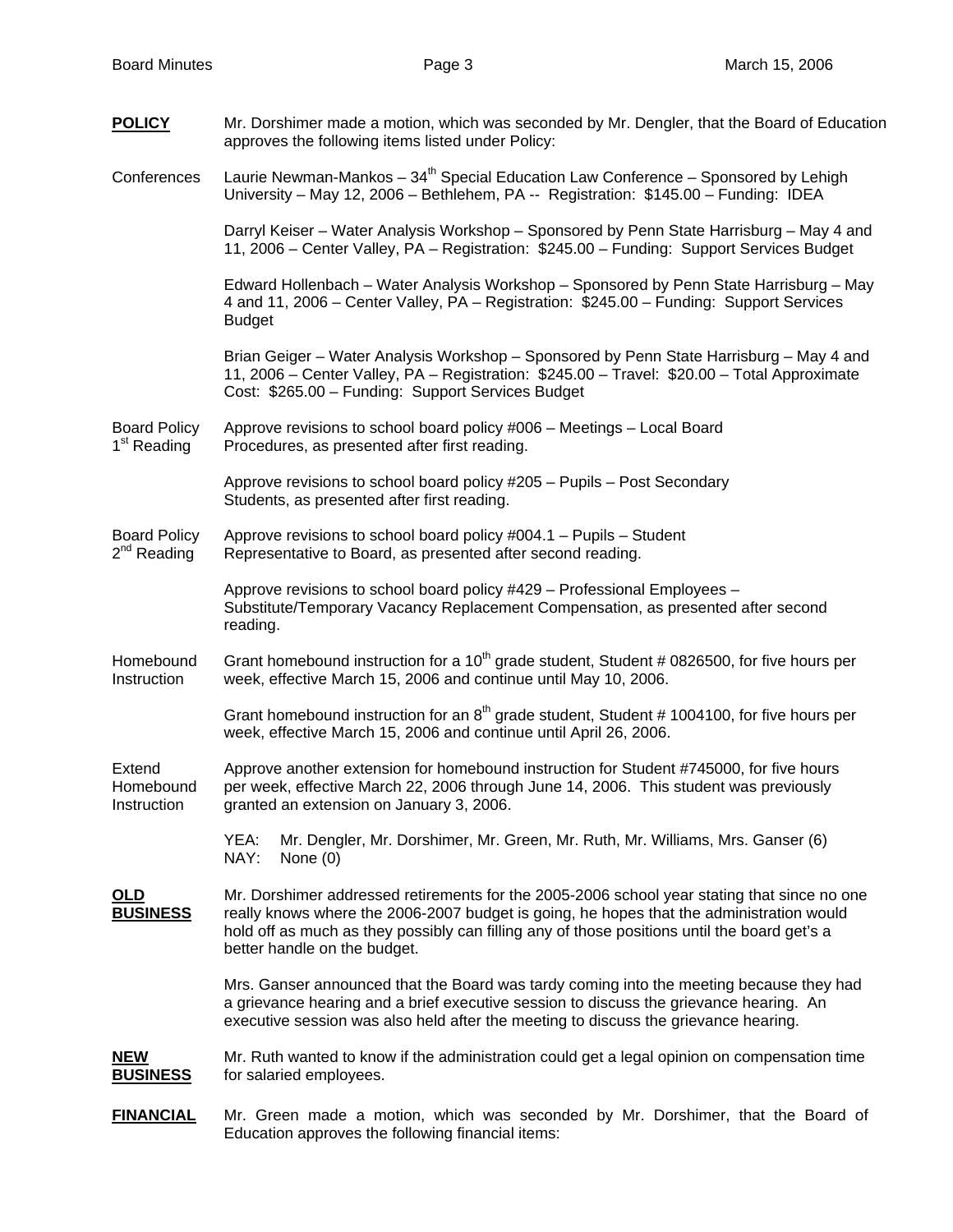| Treasurer's<br>Report<br><b>FINANCIAL</b> (Con't.)                     | Approve the report of the Treasurer, Mr. Ruth, for the month of February 2006.                                                                                                                                                                         |  |  |  |  |  |  |
|------------------------------------------------------------------------|--------------------------------------------------------------------------------------------------------------------------------------------------------------------------------------------------------------------------------------------------------|--|--|--|--|--|--|
| GeneralFund<br><b>Bills</b>                                            | Approve payment of General Fund bills for the months of February and March 2006.                                                                                                                                                                       |  |  |  |  |  |  |
| PC<br>Abatements                                                       | Approve abatements/exonerations of per capita taxes, for the residents that fall within the<br>guidelines, as presented.                                                                                                                               |  |  |  |  |  |  |
| <b>NLMS</b><br><b>Student</b><br>Activities<br>Statement               | Approve the Northern Lehigh Middle School Student Activities Account Fund Statement<br>for the month of February 2006.                                                                                                                                 |  |  |  |  |  |  |
| <b>NL Sports</b><br>Account<br>Report                                  | Approve the Northern Lehigh Sports Accounts Financial Report for the month ended<br>February 28, 2006.                                                                                                                                                 |  |  |  |  |  |  |
| NL Refresh-<br>ment Stand<br>Report                                    | Approve the Northern Lehigh Refreshment Stand Financial Report for the month<br>ended February 28, 2006.                                                                                                                                               |  |  |  |  |  |  |
| <b>Budgetary</b><br><b>Transfers</b><br>For 2005-06                    | Approve budgetary transfers for the 2005-2006 fiscal year.                                                                                                                                                                                             |  |  |  |  |  |  |
| <b>Indoor Air</b><br>Quality<br>Evaluations<br>At Peters<br>Elementary | Authorize district administration to retain the services of Spotts, Stevens and McCoy, Inc. of<br>Reading, PA to perform the Indoor Air Quality Evaluation and building inspection for Peters<br>Elementary School at a not to exceed cost of \$9,800. |  |  |  |  |  |  |
|                                                                        | Authorize district administration to retain the services of Air Consulting Services, LLC of<br>Hightstown, NJ to perform the Indoor Air Quality Evaluation and building inspection for<br>Peters Elementary School at a not to exceed cost of \$9800.  |  |  |  |  |  |  |
|                                                                        | YEA:<br>Mr. Dengler, Mr. Dorshimer, Mr. Green, Mr. Ruth, Mr. Williams, Mrs. Ganser (6)<br>NAY:<br>None $(0)$                                                                                                                                           |  |  |  |  |  |  |
| <b>CORRES-</b><br><b>PONDENCE</b>                                      | Mrs. Ganser received a letter from PSBA recognizing the Board for adopting the Standards<br>for Effective School Governance and the PSBA Code of Conduct for members of PA<br>School Boards.                                                           |  |  |  |  |  |  |
|                                                                        | Mrs. Ganser received a thank you from Penn State University for participating in Project<br>Prosper.                                                                                                                                                   |  |  |  |  |  |  |
| <u>ADJOURN-</u><br>the<br><u>MENT</u>                                  | Mr. Ruth made a motion, which was seconded by Mr. Williams, that the regular meeting of                                                                                                                                                                |  |  |  |  |  |  |
|                                                                        | Northern Lehigh School District Board of Education is approved at 9:05 p.m.                                                                                                                                                                            |  |  |  |  |  |  |
|                                                                        | YEA:<br>Mr. Dengler, Mr. Dorshimer, Mr. Green, Mr. Ruth, Mr. Williams, Mrs. Ganser (6)                                                                                                                                                                 |  |  |  |  |  |  |
|                                                                        | NAY:<br>None $(0)$<br>Respectfully submitted,                                                                                                                                                                                                          |  |  |  |  |  |  |